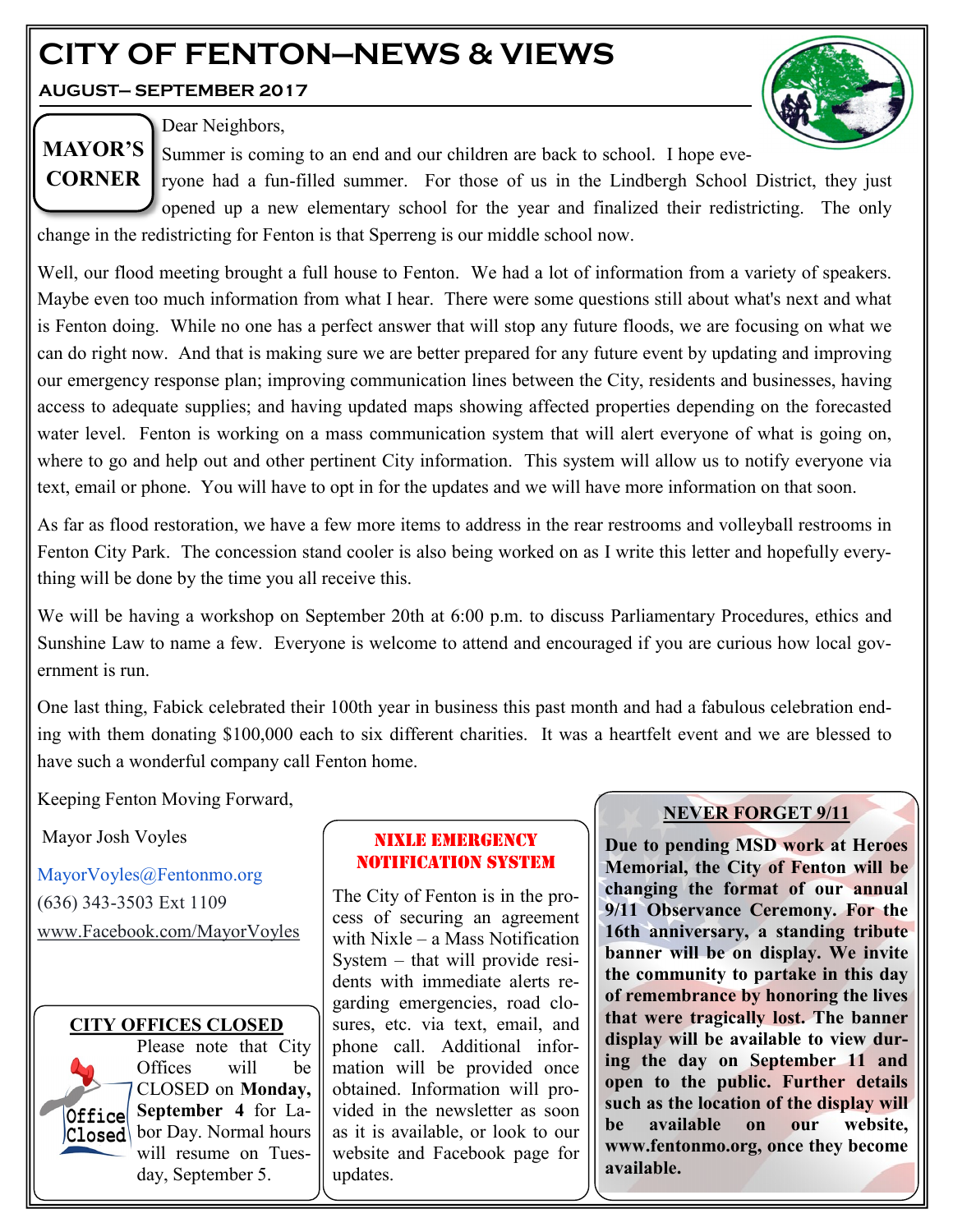### **PLANNING & ZONING COMMISSION PUBLIC HEARING NOTICE**

On **Tuesday, September 5, 2017** the Planning & Zoning Commission will hold a Public Hearing at 7:00 p.m. during their regularly scheduled meeting at City Hall to consider the following:

### **OLD BUSINESS:**

- $\checkmark$  Consideration of amendments to the Zoning Code regarding outdoor storage of equipment/materials and containers.
- A Petition by Grimco, Inc., for Site Plan Review of a proposed 19,700 square-foot office building at 942 S. Highway Drive. The property is zoned "BP-3" Business Park – General Office Centers, Small Warehousing District.

### **NEW BUSINESS:**

- A Petition by Scott Flora to amend Section 466.010(B) of the Zoning Code to include *"Home service contractor/ consultant offices, including indoor storage and/or display of products for sale and warehouse with light assembly of materials of such products"* as a Permitted Use in the "OT-1" Olde Towne Historic Zone District.
- $\checkmark$  A Petition by Midwest Light and Sign for review of a Sign Plan for proposed signage at 98 Gravois Bluffs Circle, Ste. F. The parcel is zoned "C-1" Commercial Zone District.
- $\checkmark$  A Petition by Grimco, Inc. for a Special Use Permit to reduce the required front and side landscaped setback area for expanded parking and/or drive aisles at 942 S. Highway Drive. The property is zoned "BP-3" Business Park – General Office Centers, Small Warehousing District.
- A Petition by KP Development, LLC, to amend the "PID" for Fenton Logistics Park, as approved under Ordinance 3081 and amended by Ordinances 3445, 3469, and 3535 to reduce the required off-street parking and loading pavement standards within the development. The affected parcels are addressed as 2055 and 2080 Fenton Logistics Park and are zoned "PID" Planned Industrial Development.
- A Petition by Farnsworth Group for Site Plan Review of proposed site improvements and an exterior building remodel of an existing McDonald's restaurant at 501 Old Smizer Mill Road. The parcel is zoned "C-1" Commercial Zone District.
- ✓ A Petition by Core States Group for Site Plan Review of proposed site improvements and an exterior building remodel of an existing McDonald's restaurant at 1867 Bowles Avenue. The parcel is zoned "HP-1" Hospitality Park- Hotel, Restaurant, Entertainment Business Park.
- ✓ Consideration of amendments to *Chapter 465: Residential Zone Districts* regarding required minimum lots widths.

### **For more information, please call Community Development at (636) 349-8110.**

## **NEW BUSINESS CORNER**

The following businesses have applied for an Occupancy Permit and are planning on calling Fenton "home":



**Associated Equipment Sales Company, LLC** 1732 S West Park Center Drive

*(sales & warehouse for mechanical equipment)*

**Employee Staffing Group** 976 South Highway Drive *(staffing agency)*

**Go Cargo, LLC** 575 Rudder Road, Suite 101 *(transportation logistics)*

**The Law Office of Timothy J. Phillips** 305 Main Street *(law office)*

**TeamSam Personal Training, LLC** 40 Fenton Plaza *(personal training studio)*

**Telamon** 271 Wolfner Drive *(telecommunication installation)*

**United Access, LLC** 980 South Highway Drive *(sales & rental of vehicle mobility equipment)*

# REMINDER!

With the Labor Day holiday just around the corner, this is a reminder that there will be no trash pickup on Monday, September 4, 2017.

- Monday trash pickup will move to **Tuesday, September 5.**
- Thursday recycling will be picked up on **Friday, September 8.**

As always, if you have questions, please call City Hall at (636) 343-2080.

### **BULK ITEMS**

Remember, all residents are allowed one bulk item per week. A general rule of thumb is that the weight does not exceed 75 pounds and one person can carry it to the curb. An example would be a single sized mattress. Please call Meridian at 636- 566-8367 to make special arrangements for anything larger.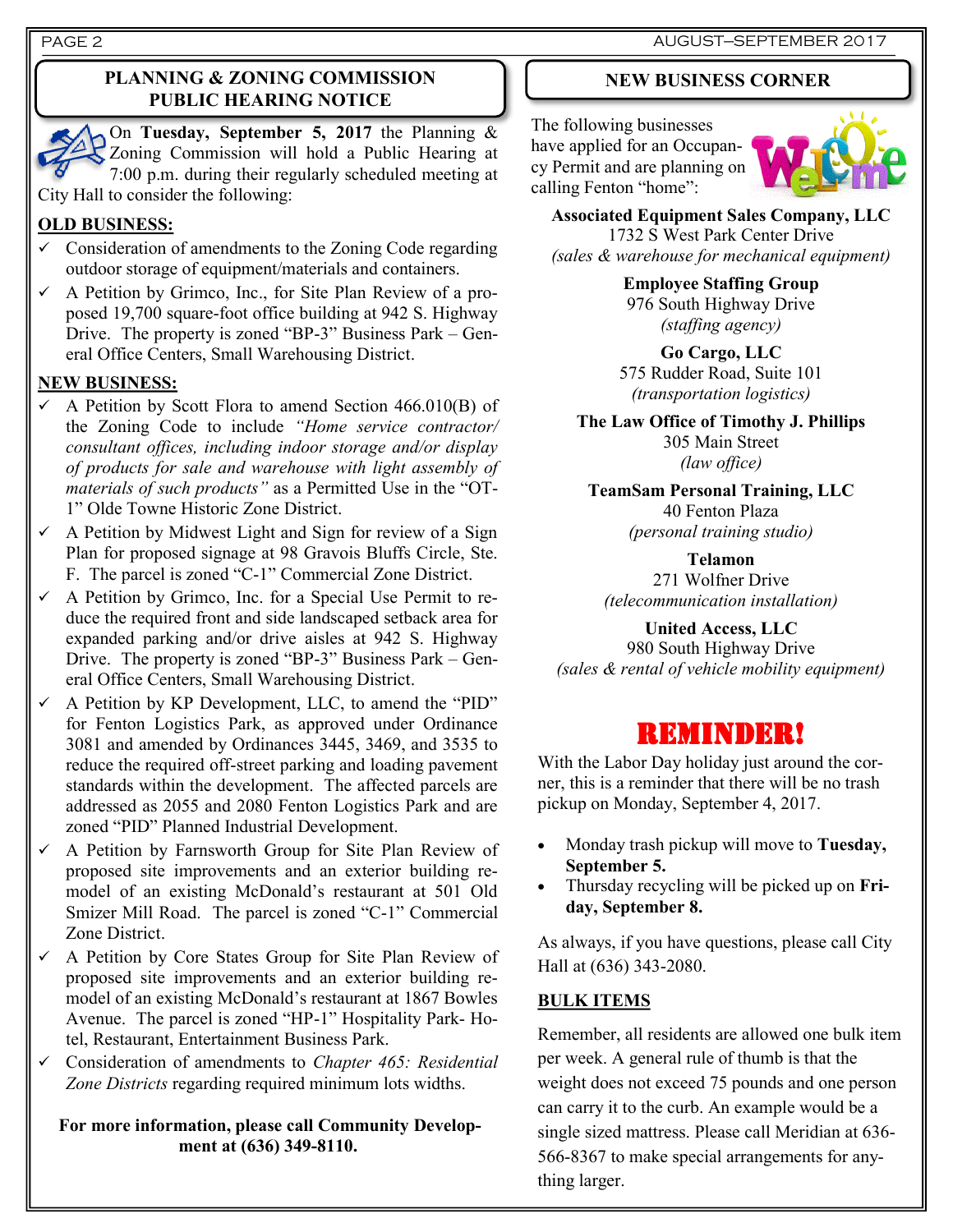#### **CONSTRUCTION UPDATES**



Many have been questioning when improvements on the streets in Olde Towne are to begin. There has been infrastructure work done but there have been delays on progress. The City was awarded the grant for the reconstruction of Gravois Road Phase I in 2013. Typically, the grant

process can take 3-4 years to get authorization for construction. There are milestones with the grant process the City must meet to keep in good standing and not lose the funding, one of which was obligating the construction funds by September 30, 2017. To get to this point, the City went through engineering design, preliminary plan approval, right of way plan approval, right of way and easement acquisition, final plan package approval, and finally authority to advertise for bids. These steps require review and approval from MoDOT. Because it is a federally funded project, the review process for each of these steps is time consuming. The final plan package was submitted in February 2017 with the hope to have authority to advertise for bids by March. Unfortunately, we did not obtain the authority to advertise until May 2017. With a project of this magnitude, it is best to bid late or early in the year to obtain the best pricing. The project will go out for bid in October 2017 with a start in early spring or possibly late winter, if weather allows. If construction were to begin immediately, it would put a majority of the project in the middle of winter which costs substantially more to complete. This would put additional costs on the City to cover added expenses. We understand the roads are difficult to navigate. Please know that Public Works is trying to keep the patches in place until the improvements are complete.

The City Hall parking lot replacement is on going. The back lot as well as the double row of parking in front of Community Development remains closed during construction. The remaining portion of the front parking lot will begin once the first area is completed.

The chip and seal of Allen Road is finished and the 2017 Mill and Overlay Project is nearing completion. The 2017 Concrete Slab Replacement is currently taking place in San Simeon Subdivision.

We apologize for any inconvenience and ask for your patience while improvements are taking place around the City. Updates for the projects will be posted on the City of Fenton Facebook page and website.

Please call Public Works at 636-349-8155 with any questions.

#### **ST. LOUIS COUNTY POLICE FENTON PRECINCT**

#### **NATIONAL NIGHT OUT**



It's time for National Night Out! This year it will take place Tuesday, October 3 at Fenton's City Park Shelter #1 starting at 6:00 p.m. The Fenton Precinct, St. Louis County Police officers

will supply Bar-B-Q, chips, drinks and other treats. Feel free to bring a side dish to add if you like. Everyone is welcome! The officers will be taking this opportunity to get to know the Fenton residents. The shelter has only 10 picnic tables, so lawn chairs are a good idea.

National Night Out is designed to heighten crime and drug prevention awareness; generate support for, and participation in, local anti-crime programs; strengthen neighborhood spirit and policecommunity partnerships; and send a message to criminals letting them know that neighborhoods are organized and fighting back.

#### **Neighborhood Policing Officer Julia Weston Precinct Phone (636) 349-8120**

#### **ORDINANCE REMINDER CONCERNING RESIDENTIAL TRASH & RECYCLING CONTAINERS**

All solid waste and recycling containers shall be stored within an enclosed structure, **OR** behind the front elevation of the residential structure, **OR** where the containers are not visible from the street.

#### **FENTON HISTORICAL SOCIETY**

The monthly meeting of the Fenton Historical Society will be held on **Thursday, September 7 at 7:00 p.m.** The Fenton Historical Society is located at #1 Church Street in Olde Towne Fenton.

For more information, call (636) 326-0808 or visit our website: **www.fentonhistory.com.**

#### **SALES TAX REDISTRIBUTIONS TO ST. LOUIS COUNTY FOR JULY 2017**

| "A" Sales Tax Summary                                                           |                      | "B" (Pool) Sales Tax Summary |                      | <b>Combined Sales Tax Summary</b> |                      |  |
|---------------------------------------------------------------------------------|----------------------|------------------------------|----------------------|-----------------------------------|----------------------|--|
| Generated                                                                       | <b>Redistributed</b> | Generated                    | <b>Redistributed</b> | Generated                         | <b>Redistributed</b> |  |
| \$557,377                                                                       | $$278,609 (50.0\%)$  | \$305,316                    | $$152,584(50.0\%)$   | \$862,693                         | $$431,193(50.0\%)$   |  |
| Total amount for 2017 redistributed to St. Louis County is \$1,645,079 (47.2%). |                      |                              |                      |                                   |                      |  |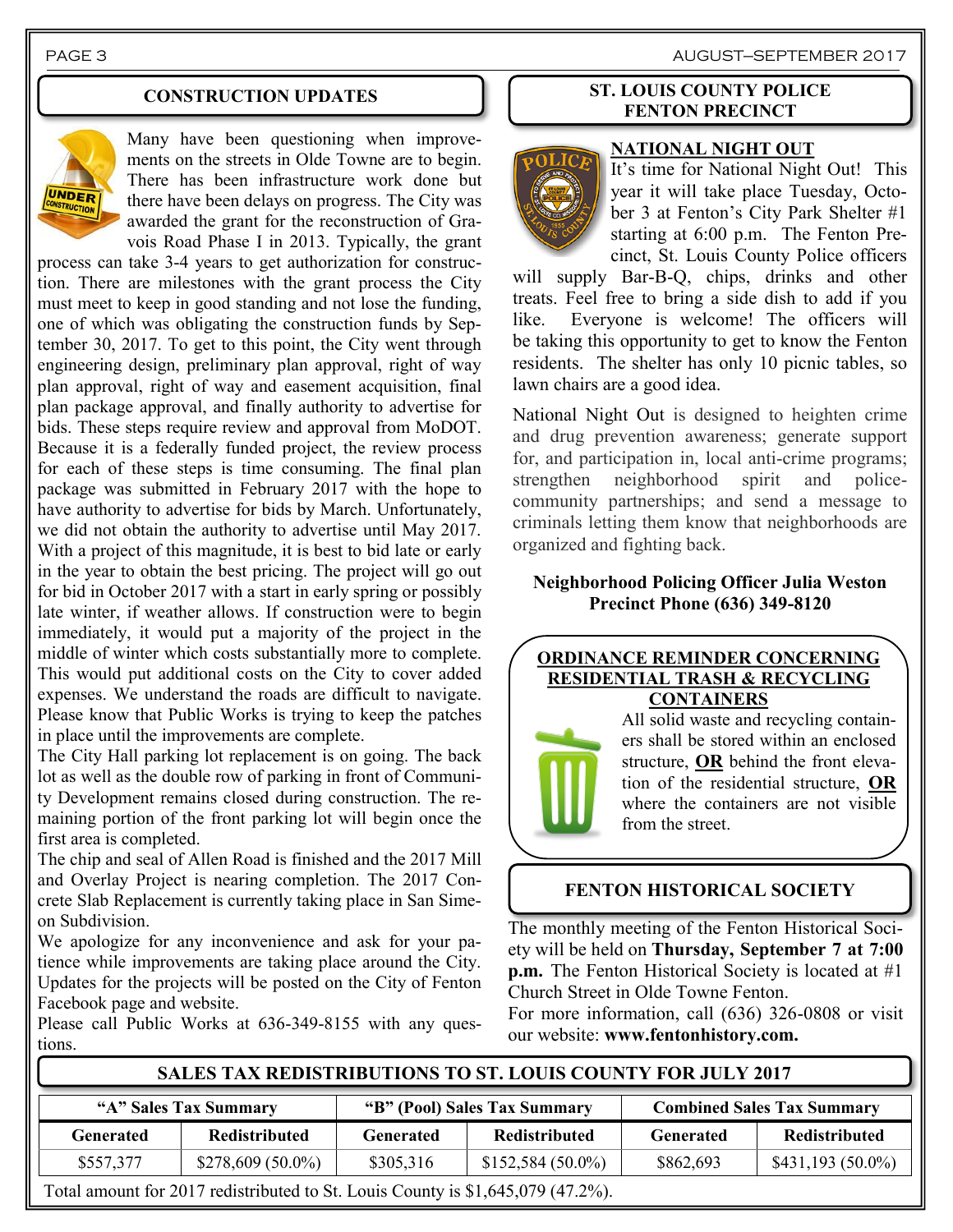### PAGE 4 AUGUST-SEPTEMBER 2017

#### **DECISIONS FROM THE JULY 27, 2017 BOARD OF ALDERMEN MEETING**

#### *DECISIONS*

- $\checkmark$  Approved, with conditions, a petition by AM&M Construction, LLC on behalf of Sovern Storage for Site Plan Review of a building remodel at 485 N. Highway Drive.
	- Approved to remove the requirement that the developer construct sidewalks for Bent Tree Trails Plat 2.
- $\checkmark$  Approved seeking funds through the Missouri Department of Conservation to control lotus infestation in Preslar Lake and cattails in the lake at Westside Park.
- ✓ Approved having Andre's cater the Annual Appreciation Dinner on December 3, 2017.

#### *ORDINANCES*

- #3711 Ord. amending section 475.030, Subsection G, of the Municipal Code of the City of Fenton, Missouri, to include the outdoor storage of vehicles associated with a dealership as a use allowed by Special Use Permit, valid for one year from approval of the Board of Aldermen, within the "BP-3" District.
- $\checkmark$  #3712 Ord. approving a Special Use Permit to K & K Supply Inc. for outdoor storage of recreational vehicles associated with Byerly RV at 555 N. Highway Drive.
- ✓ **#3713** Ord. amending Section 467.010, Subsection C, of the Municipal Code of the City of Fenton, Missouri, to include the sales, leasing, consignment, indoor service and outdoor display of recreational vehicles as a use allowed by Special Use Permit within the "C -1" District.
- ✓ **#3714** Ord. approving a Special Use Permit to Gravois Bluffs A, LLC for sales, leasing, consignment, indoor service, and outdoor display of recreational vehicles at 751 Gravois Bluffs Blvd.
- ✓ **#3715** Ord. approving a Special Use Permit to Musselman & Hall Contractors, LLC, for a temporary office facility at 2440 Cassens Drive.
- ✓ **#3716** Ord. amending Section 430.020 of the Municipal Code of the City of Fenton, Missouri, to enact a new Subsection "G" to enact temporary, alternate occupancy due to Natural Disasters and/or Emergency situations.
- ✓ **#3717** Ord. approving a Boundary Adjustment Plat to adjust the property lines between Lot A and Lot B on Plat One in Fenton Logistics Park, 1050 Dodge Drive.
- **Bill 17-65** Ord. authorizing the Mayor to execute a Sewer and Water Easement with Scott Blind relating to Fabick Nature Preserve. *One reading only.*
- #3718 Ord. authorizing the City to enter into a Real Estate Purchase Agreement to purchase 224 Gravois Road and granting further authority.
- ✓ **#3719** Ord. readopting the City of Fenton's procedure to disclose potential conflicts of interests and substantial interests for certain City Officials, codified as Chapter 150 of the Municipal Code of the City of Fenton.



- ✓ #**3720** Ord. approving a Second Amendment to the Agreement with Hackett Security, Inc. for security/fire alarm monitoring, maintenance and repair services in the City of Fenton buildings to authorize the installation of certain cameras and DVR at RiverChase.
- #3721 Ord. approving a five (5) year contract with Everbridge, Inc. d/b/a Nixle for a Public Notification system.

#### **NOMINATIONS SOUGHT FOR JOHN FABICK COMMUNITY SERVICE AWARD**

Mayor Josh Voyles and the Board C of Aldermen are officially requesting nominations for the annual "John Fabick Community Service

Award". This award was named in memory of Mr. Fabick for his dedication to our community and his corporate leadership.

The City of Fenton recognizes that many of its residents, businesses and civic organizations contribute in a significant manner to the City each day, without reward or recognition. These include those that have brought honor upon themselves and the community through some outstanding accomplishment as well as service-minded volunteers who simply want to be involved in the community by serving on a City Board or Commission.

To that end, the City has established a process that will allow for appropriate recognition of an individual, business or civic group, Board or Commission that has contributed a significant and useful service to the community.

Actions being recognized must benefit the City of Fenton or its residents in some manner. The individual must live or be employed within the Fenton City limits and the business or civic group must be located within the City limits.

Nomination forms are now available. To obtain a nominating form, contact City Clerk/Manager Diane Monteleone at (636) 343-2080. All nominations must be forwarded to the City Clerk/Manager at City Hall by September 29, 2017. The Mayor and Board of Aldermen will meet to review all nominations for a final decision. The award will be presented at the November Board of Aldermen Meeting.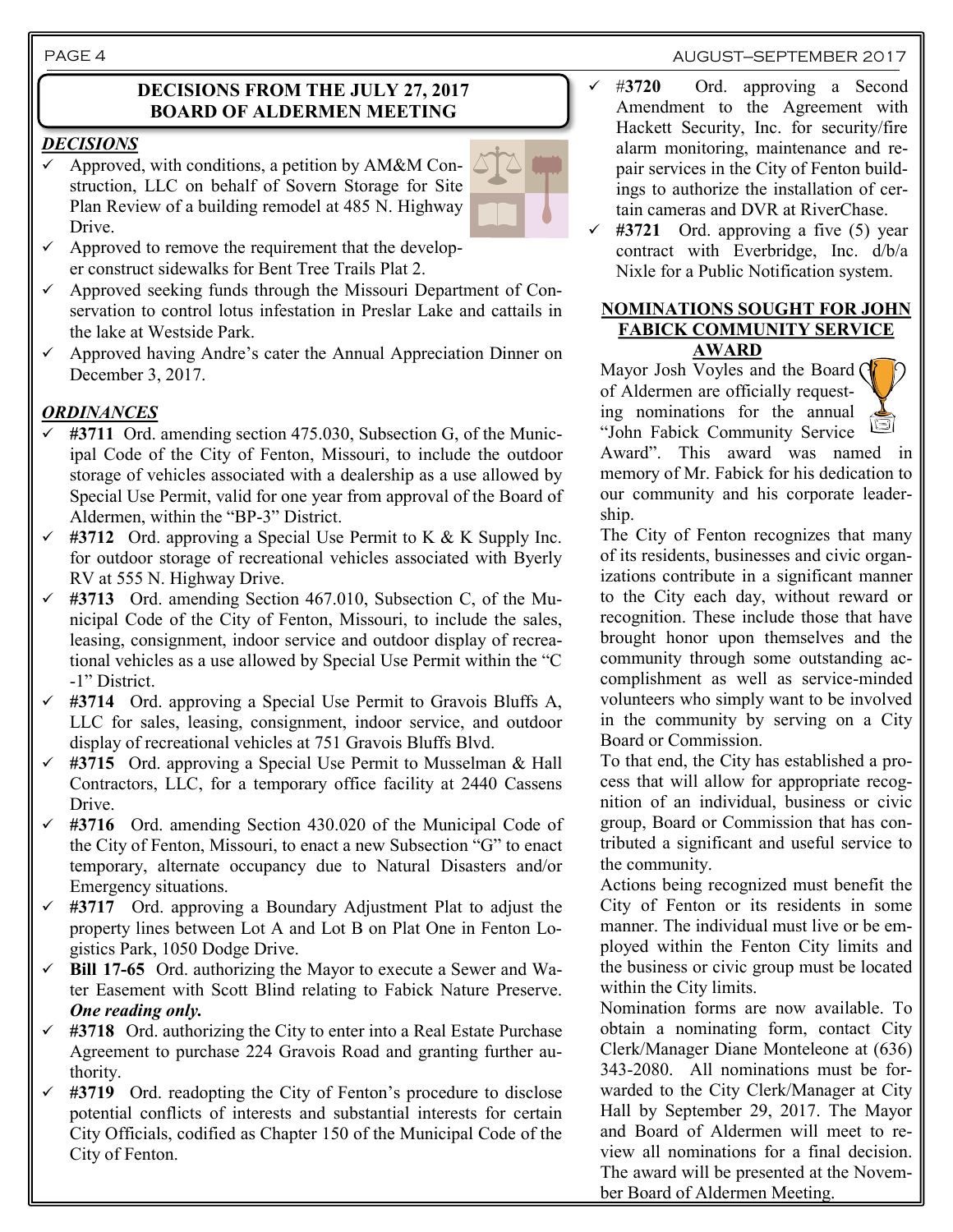### **UPCOMING PROGRAM OFFERINGS**

For detailed information, including program fees and registration requirements, please call RiverChase of Fenton at

**(636) 343-0067** or visit our website at



### **www.fentonmo.org.**

### **SENIOR (55+) LUNCH AND BINGO**

Join us at 10:30 a.m. on **Wednesday, September 13** for an hour of bingo followed by baked ziti with meatballs for lunch. Fee:

\$6.50/person; registration required by Sunday, September 10.

### **GROUP CYCLING**

Classes are Monday morning starting at 9:15 a.m. or Tuesday and Thursday evening at 6 p.m. The new session starts the week of September 11. Spots fill up fast! **Fee is \$39 for Resident/Members and \$47 for Non-Residents.**

#### **INSTRUCTIONAL SOCCER (AGES 3—8) Ages 3 to 8 (must be 3 at registration)**

Get ready for the Fall Soccer League with our Instructional Soccer Program. Participants will learn the fundamentals of dribbling, passing, and shooting by Ozzie Smith Sports Academy. This is a 3-week class beginning Saturday August  $26<sup>th</sup>$  (off for Labor Day) and will be held at soccer field 7 at Fenton City



Park. Ages 3 to 5 will start at 10:00 a.m. Ages 6 to 8 will start at 11:00 a.m. **Cost is \$35 for Resident/Members and \$45 for Non-Residents.**

### **YOUTH SOCCER LEAGUES (AGES 3—8)**



This 6-game, coed recreational league provides the opportunity for players to enhance their skills and knowledge of soccer, while learning sportsmanship in the process. Games will be held at Fenton City Park on Saturday mornings/ afternoons. No scores or standings will **be kept. Players will receive a numbered** 

team t-shirt and award. An instructional camp will be conducted by Ozzie Smith's Sports Academy on September 23. Leagues are divided into age groups, 3-4, 5-6, 7-8. Last day to register is September 3 and league begins September 30. **Fee is \$65 for Resident/Members and \$75 for Non-Residents.** Parent coaches are needed and will receive a FREE registration credit at the end of the season.

# **PARKS & RECREATION OLDE TOWNE FENTON FARMERS MARKET**

The Olde Towne Fenton Farmers Market is **OPEN!**  The Market is open every Saturday through October from 8:00 a.m. to 1:00 p.m. at the Olde Towne Pavilion located at 200 Gravois Road. Visit our Facebook



page for a list of vendors and special events throughout the season.

### **ONLINE REGISTRATION COMING SOON!**

Beginning next year, RiverChase customers will have the ability to register for classes, programs, and more online! Check our Facebook page, www.facebook.com/FentonParks, for the latest information on this exciting update!

Want to get a head start? Register you and your family online now. Visit our website, www.fentonmo.org, and click on the "register Online" button to sign your family up for online registration once it becomes available

Scan the QR Codes below to be taken directly to the pages listed above!





**QR Code to our Facebook Page**

**QR Code to our Online Registration Page**

### **REMINDER FROM PUBLIC WORKS**



Don't deposit leaves or lawn clippings in the street. Please keep our gutters clear of leaves, grass clippings and debris to prevent them from being washed into the storm sewers

during rain events. Yard waste should be mulched or bagged and removed from your property. Thank you.







@FentonParks @FentonParks www.facebook.com/FentonParks www.facebook.com/FentonFarmersMarket